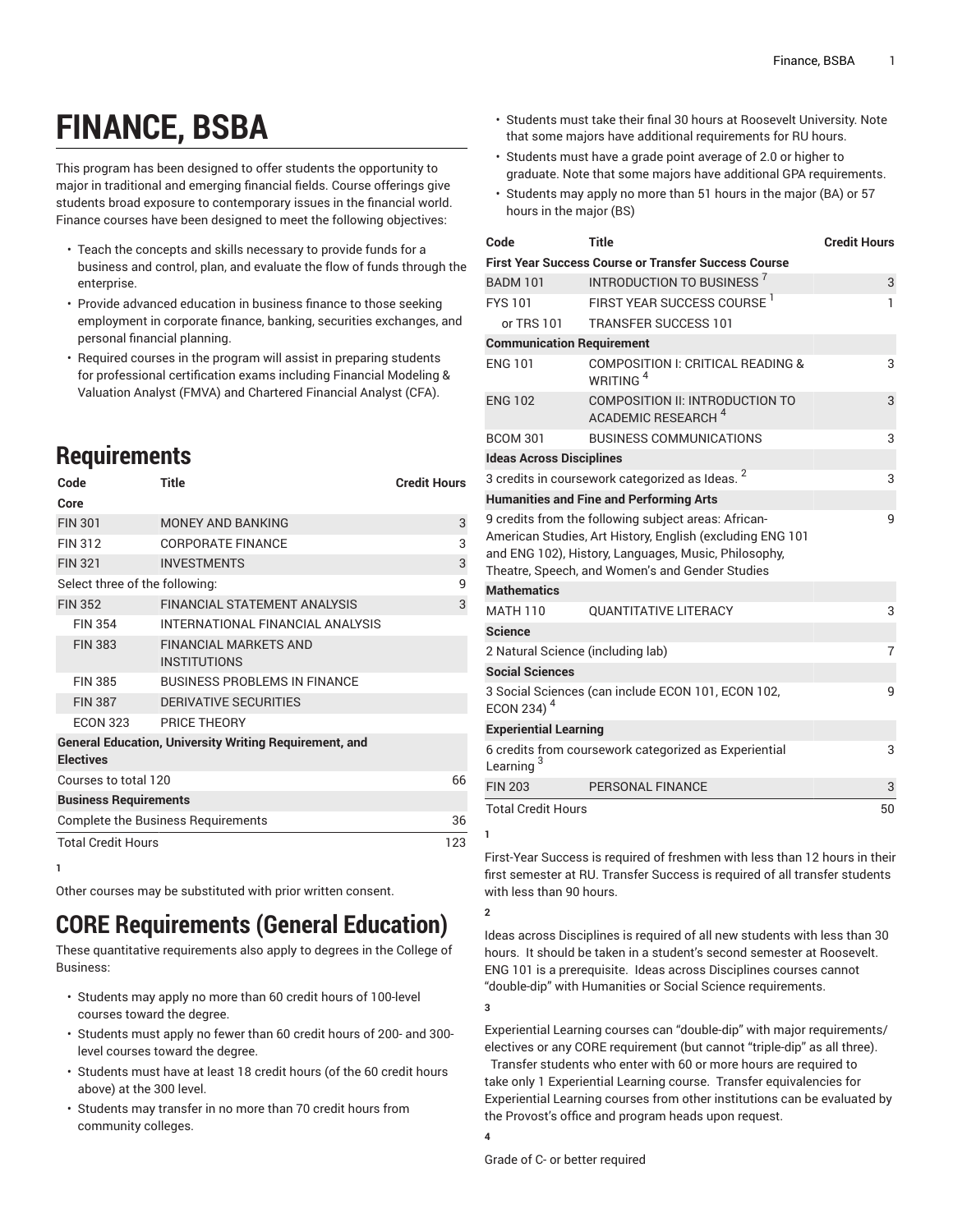#### **5**

Higher-level mathematics may be substituted for MATH 110 QUANTITATIVE LITERACY.

#### **6**

Grade of C- or better required in the Math course

#### **7**

Required for all freshmen.

#### **8**

Required for all Business majors other than Transfer students.

#### **Mathematical preparation**

Quantitative skills are critical for the academic study of business. This is especially true for accounting and finance majors. For all students, required business classes such as FIN 311 PRINCIPLES OF FINANCE and MGMT 300 OPERATIONS MANAGEMENT are mathematically based. In order to complete the degree on a timely basis, students are required to take mathematical requirements, MATH 110 QUANTITATIVE LITERACY, ECON 234 ELEMENTARY STATISTICS, and any developmental courses required by the RUA) in the first semester and in each following semester until these requirements are completed.

## **Business requirements**

### **Standards**

All Business courses taken by Business majors and minors must be satisfied with a grade of C- or better. A 300-level business elective is substituted for the international perspective course if an international course is in the major. MGMT 380 BUSINESS POLICY AND STRATEGY must be taken at Roosevelt and passed with a grade of C- or higher.

| Code                              | <b>Title</b>                                                | <b>Credit Hours</b> |  |  |  |
|-----------------------------------|-------------------------------------------------------------|---------------------|--|--|--|
|                                   | <b>Freshman/Sophomore Requirements</b>                      |                     |  |  |  |
| <b>ACCT 210</b>                   | <b>INTRODUCTION TO FINANCIAL</b><br>ACCOUNTING <sup>1</sup> | 3                   |  |  |  |
| ACCT 211                          | INTRODUCTION TO MANAGERIAL<br>ACCOUNTING <sup>1</sup>       | 3                   |  |  |  |
| <b>BLAW 201</b>                   | BUSINESS LAW I <sup>1</sup>                                 | 3                   |  |  |  |
|                                   | <b>International Perspective</b>                            |                     |  |  |  |
| Select one of the following:      |                                                             | 3                   |  |  |  |
| ACCT 337                          | INTERNATIONAL ACCOUNTING                                    |                     |  |  |  |
| <b>FIN 354</b>                    | INTERNATIONAL FINANCIAL ANALYSIS                            |                     |  |  |  |
| <b>MGMT 360</b>                   | SURVEY OF INTERNATIONAL<br><b>BUSINESS</b>                  |                     |  |  |  |
| <b>MKTG 362</b>                   | <b>INTERNATIONAL MARKETING</b><br><b>STRATEGIES</b>         |                     |  |  |  |
| <b>Junior/Senior Requirements</b> |                                                             |                     |  |  |  |
| <b>BCOM 301</b>                   | <b>BUSINESS COMMUNICATIONS</b>                              | 3                   |  |  |  |
| <b>FIN 311</b>                    | PRINCIPLES OF FINANCE <sup>1</sup>                          | 3                   |  |  |  |
| <b>INFS 330</b>                   | <b>MANAGEMENT INFORMATION</b><br><b>SYSTEMS</b>             | 3                   |  |  |  |
| <b>MGMT 300</b>                   | OPERATIONS MANAGEMENT <sup>1</sup>                          | 3                   |  |  |  |
| <b>MGMT 308</b>                   | ETHICAL LEADERSHIP AND<br>CORPORATE SOCIAL RESPONSIBILITY   | 3                   |  |  |  |
| <b>MGMT 358</b>                   | ORGANIZATIONAL BEHAVIOR 1                                   | 3                   |  |  |  |
| <b>MGMT 380</b>                   | BUSINESS POLICY AND STRATEGY 1,2                            | 3                   |  |  |  |

| MKTG 302                  | PRINCIPLES OF MARKETING <sup>1</sup> |    |
|---------------------------|--------------------------------------|----|
| <b>Total Credit Hours</b> |                                      | 36 |
|                           |                                      |    |
|                           | Grade of C- or better required.      |    |
| $\overline{2}$            |                                      |    |

Fulfills experiential general education requirement.

### **Total Minimum Credit Hours for BSBA**

| Code                      | Title                                     | <b>Credit Hours</b> |
|---------------------------|-------------------------------------------|---------------------|
|                           | <b>Business or Non-Business Electives</b> | 16                  |
|                           | <b>General Business Requirements</b>      | 36                  |
|                           | <b>General Education Requirements</b>     | 50                  |
|                           | Major Requirements - minimum of           | 18                  |
| <b>Total Credit Hours</b> |                                           | 120                 |

The last 30 hours of coursework must be completed at Roosevelt University.

Your degree map is a general guide suggesting courses to complete each term on the academic pathway to your degree. It is based on the most current scheduling information from your academic program. Your program's degree map is reviewed annually and updated as schedules change (although you retain the same course requirements as long as you are continuously enrolled in your degree program).

Always work closely with your academic advisor to understand curriculum requirements and scheduling, as each student's academic plan can look slightly different.

| Year 1                       |                     |                                                         |                     |    |
|------------------------------|---------------------|---------------------------------------------------------|---------------------|----|
| Fall                         | <b>Credit Hours</b> | <b>Spring</b>                                           | <b>Credit Hours</b> |    |
| <b>FYS101</b>                |                     | 1 ENG 102                                               |                     | 3  |
| <b>ENG 101</b>               |                     | <b>3 IDEAS ACROSS</b><br><b>DISCIPLINES</b>             |                     | 3  |
| <b>BADM 101</b>              |                     | 3 ECON 101                                              |                     | 3  |
| BIOL 111 or 111              |                     | 1 Humanities #1                                         |                     | 3  |
| BIOL 111 or 112 <sup>5</sup> |                     | 3 General Elective <sup>1</sup>                         |                     | 3  |
| <b>MATH 110</b>              |                     | 3                                                       |                     |    |
|                              |                     | 14                                                      |                     | 15 |
| Year <sub>2</sub>            |                     |                                                         |                     |    |
| Fall                         | <b>Credit Hours</b> | <b>Spring</b>                                           | <b>Credit Hours</b> |    |
| ACCT 210                     |                     | 3 ACCT 211                                              |                     | 3  |
| <b>ECON 102</b>              |                     | 3 BCOM 301                                              |                     | 3  |
| <b>BLAW 201</b>              |                     | 3 FIN 203                                               |                     | 3  |
| Humanities #2                |                     | 3 ECON 234                                              |                     | 3  |
|                              |                     | 3 Humanities #3                                         |                     | 3  |
|                              |                     | 15                                                      |                     | 15 |
| Year <sub>3</sub>            |                     |                                                         |                     |    |
| Fall                         | <b>Credit Hours</b> | Spring                                                  | <b>Credit Hours</b> |    |
| <b>MGMT 308</b>              |                     | 3 MGMT 300 or<br><b>MKTG 302</b>                        |                     | 3  |
| <b>MGMT 358</b>              |                     | 3 FIN 352, 354,<br>383, 385, 387, or<br><b>ECON 323</b> |                     | 3  |
| <b>INFS 330</b>              |                     | 3 FIN 312 or 321 <sup>3</sup>                           |                     | 3  |